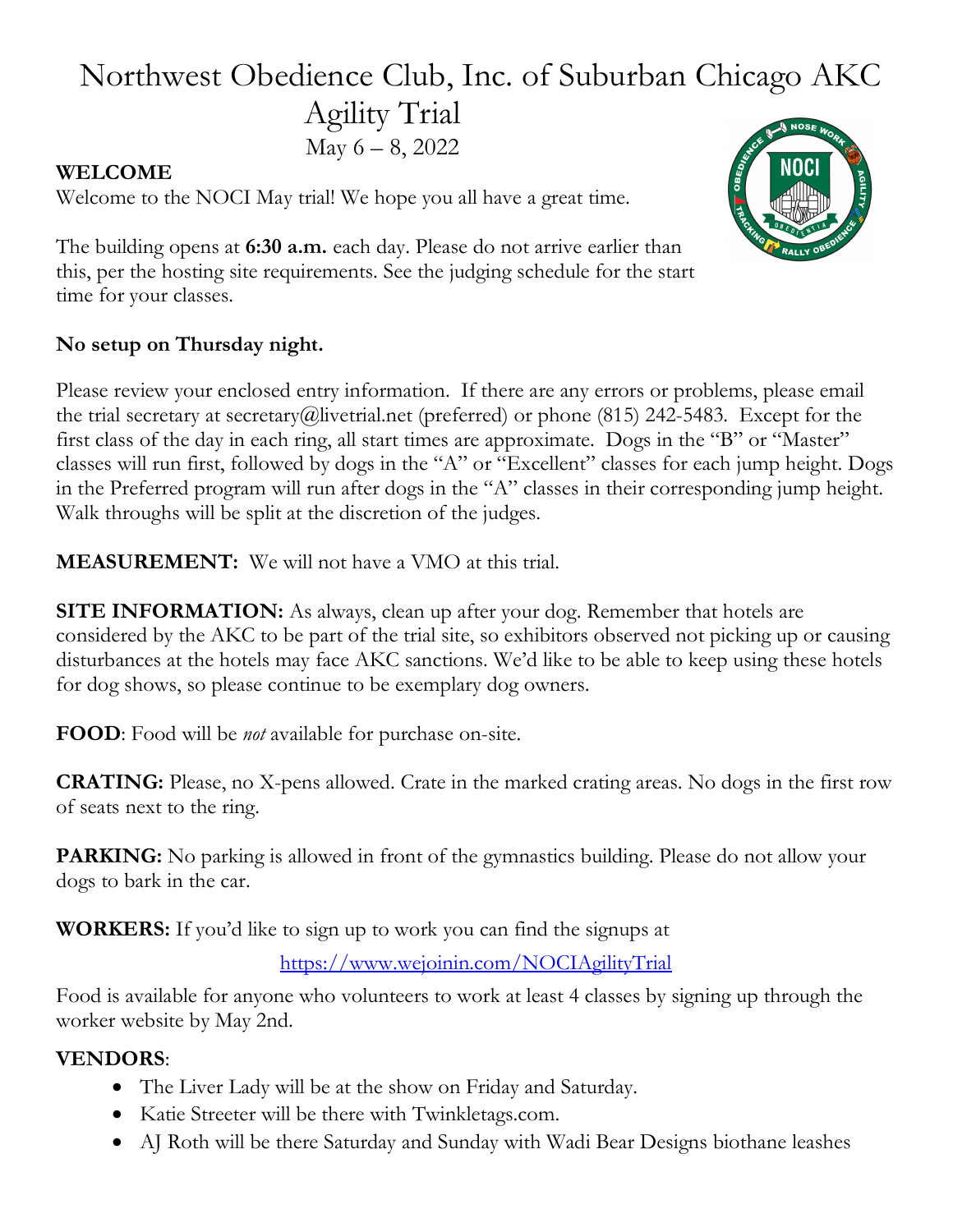SITE INFORMATION: The agility trial will be held at Car-Dun-Al's training facility, 10783 Wolf Drive, Huntley, IL. The training center is in the southwest corner of the second building on the right. It will be indoors on  $\frac{3}{4}$ " agility matting. There will be no barking dogs allowed in vehicles: they must be crated inside. Fast food restaurants are nearby. Any additional questions regarding the site and its amenities should be directed to the trial chairman.

## DIRECTIONS TO THE TRIAL SITE:

From the east, take I-90 to the Route 47 exit. Go north on Route 47 approximately 3.7 miles to Oakcrest Drive and turn right (known as Algonquin Road to the right). Go less than .1 miles on Oakcrest to Wolf Drive and turn left. From the west, take I-90 to the Route 20 exit. Go west (left) 1.6 miles to Harmony Road. Turn right on Harmony Road and drive 3.7 miles to the stop sign, then turn left to stay on Harmony Road. Drive to the next stop sign and turn right (Main Street). Drive 1.4 miles on Main Street to Route 47 and turn left. Go .4 miles north on Route 47 to Oakcrest Drive and turn left. (Algonquin Road to the right). Drive approximately .1 miles to Wolf Drive and turn left



HOTEL INFORMATION: Exhibitors must contact motels directly and identify themselves as having dogs. Some require deposits; others take only medium to small dogs. Please use extreme caution in the treatment of motel space.

Please be responsible hotel guests.

Pick up after your dogs. Do not leave dogs alone in rooms!

Best Western Inn: 990 Lake Avenue, Woodstock, IL 60097 506-739-0000 Super 8: 1220 Davis Road, Woodsdtock, IL, 60098 815-337-8808 Super 8: 577 Crystal Point Drive, Crystal Lake, IL, 60014 815-788-8888